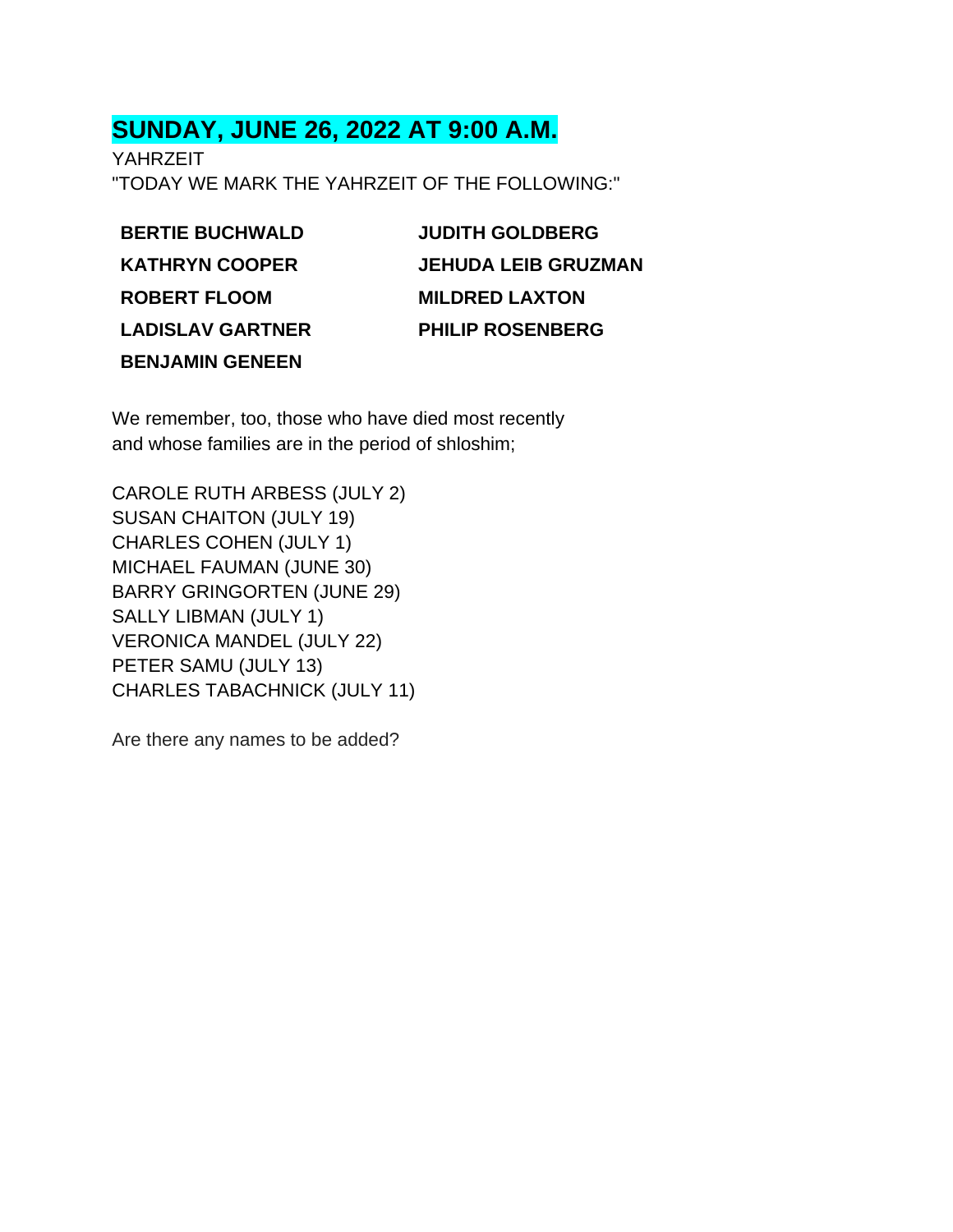# **MONDAY, JUNE 27, 2022 AT 7:30 A.M.**

YAHRZEIT "TODAY WE MARK THE YAHRZEIT OF THE FOLLOWING:"

**SHELDON BIBACK SHIRLEY BOHNEN CHARLES COHEN RUTH CROCKER CARL HENDELES DAVID HERSHENHORN SONYA KAHN PHILIP LUPU JACK MILLER JEANETTE NESTEL**

**MARTIN OFFMAN NATHAN PECK CHARLES RAFELMAN IRENE REESE BENJAMIN ROTISH IDA RUDERMAN BEN SHAICOVITCH ROSE SHERKIN PHILIP SIMMONS**

We remember, too, those who have died most recently and whose families are in the period of shloshim;

CAROLE RUTH ARBESS (JULY 2) SUSAN CHAITON (JULY 19) CHARLES COHEN (JULY 1) MICHAEL FAUMAN (JUNE 30) BARRY GRINGORTEN (JUNE 29) SALLY LIBMAN (JULY 1) VERONICA MANDEL (JULY 22) PETER SAMU (JULY 13) CHARLES TABACHNICK (JULY 11)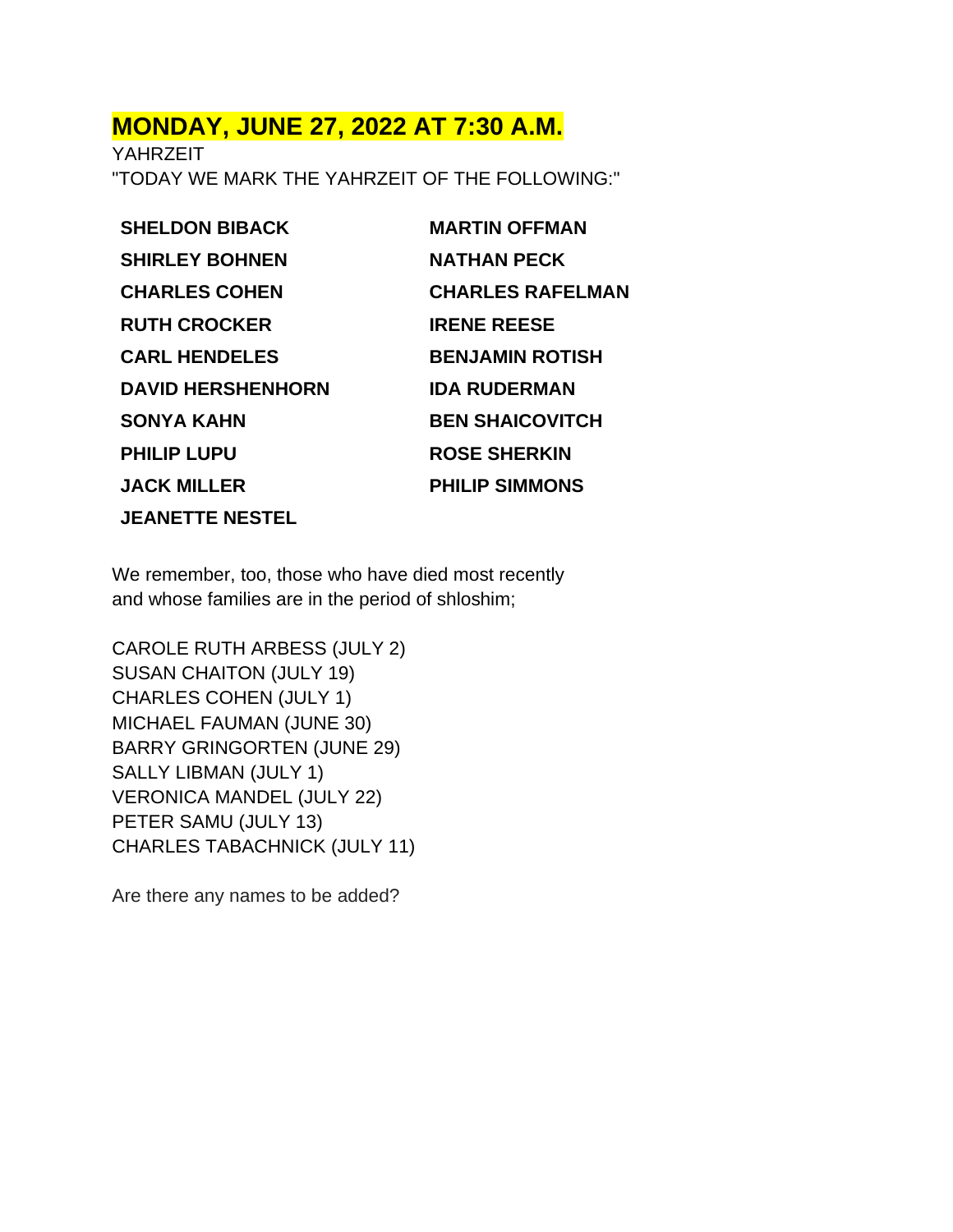# **MONDAY, JUNE 27, 2022 AT 6:00 P.M.**

**YAHRZEIT** "TODAY WE MARK THE YAHRZEIT OF THE FOLLOWING:"

**SHELDON BIBACK SHIRLEY BOHNEN CHARLES COHEN RUTH CROCKER CARL HENDELES DAVID HERSHENHORN SONYA KAHN PHILIP LUPU JACK MILLER JEANETTE NESTEL**

**MARTIN OFFMAN NATHAN PECK CHARLES RAFELMAN IRENE REESE BENJAMIN ROTISH IDA RUDERMAN BEN SHAICOVITCH ROSE SHERKIN PHILIP SIMMONS**

We remember, too, those who have died most recently and whose families are in the period of shloshim;

CAROLE RUTH ARBESS (JULY 2) SUSAN CHAITON (JULY 19) CHARLES COHEN (JULY 1) MICHAEL FAUMAN (JUNE 30) BARRY GRINGORTEN (JUNE 29) SALLY LIBMAN (JULY 1) VERONICA MANDEL (JULY 22) PETER SAMU (JULY 13) CHARLES TABACHNICK (JULY 11)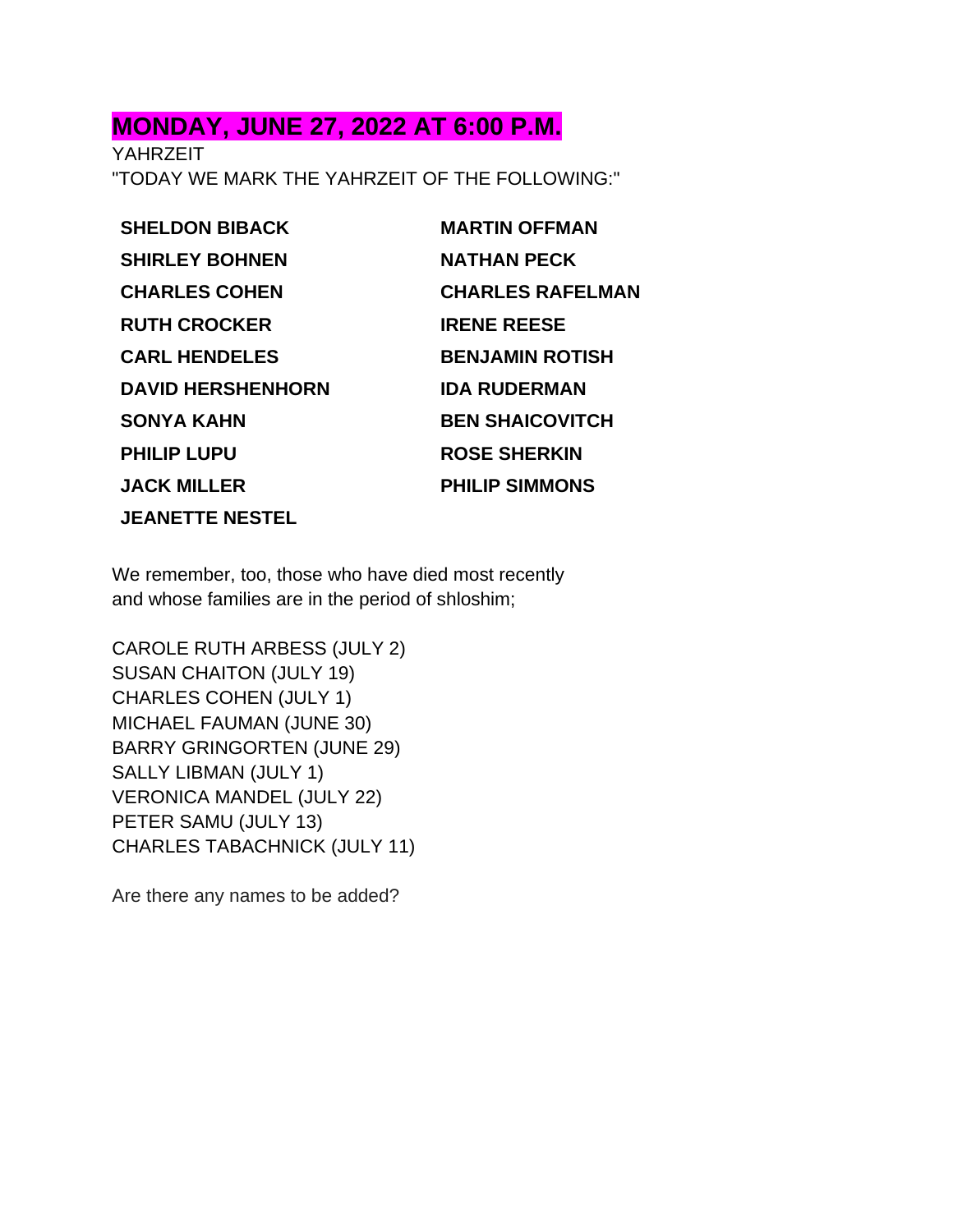### **TUESDAY, JUNE 28, 2022 AT 7:30 A.M.**

YAHRZEIT "TODAY WE MARK THE YAHRZEIT OF THE FOLLOWING:"

**MORLEY BLANKSTEIN BLANCHE COHEN SIDNEY COOPMAN ANN DREVNIG MYER FLORENCE ABE GARSON RALPH GRUBER MORRIS KANOFF HELEN KARREL**

**HERSCHEL LEBO MORRIS LEESE VIVIENNE MANNY BRENDA MAZELOW LIONEL ROHER ABE SCHWARTZ RACHEL SILVER JACK SILVERMAN BENNY TUERKISCH**

We remember, too, those who have died most recently and whose families are in the period of shloshim;

CAROLE RUTH ARBESS (JULY 2) SUSAN CHAITON (JULY 19) CHARLES COHEN (JULY 1) MICHAEL FAUMAN (JUNE 30) BARRY GRINGORTEN (JUNE 29) SALLY LIBMAN (JULY 1) VERONICA MANDEL (JULY 22) PETER SAMU (JULY 13) CHARLES TABACHNICK (JULY 11)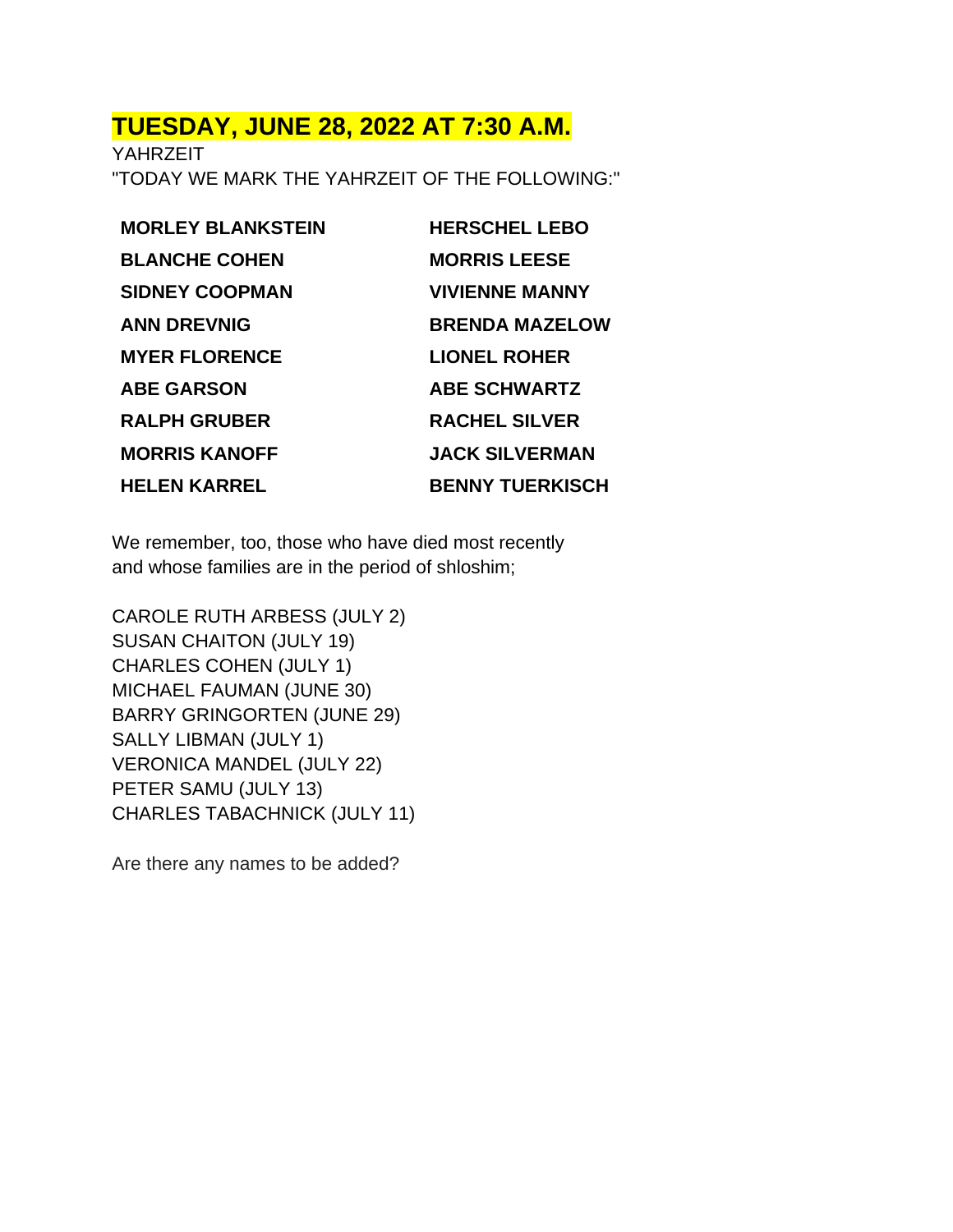### **TUESDAY, JUNE 28, 2022 AT 6:00 P.M.**

YAHRZEIT "TODAY WE MARK THE YAHRZEIT OF THE FOLLOWING:"

**MORLEY BLANKSTEIN BLANCHE COHEN SIDNEY COOPMAN ANN DREVNIG MYER FLORENCE ABE GARSON RALPH GRUBER MORRIS KANOFF HELEN KARREL**

**HERSCHEL LEBO MORRIS LEESE VIVIENNE MANNY BRENDA MAZELOW LIONEL ROHER ABE SCHWARTZ RACHEL SILVER JACK SILVERMAN BENNY TUERKISCH**

We remember, too, those who have died most recently and whose families are in the period of shloshim;

CAROLE RUTH ARBESS (JULY 2) SUSAN CHAITON (JULY 19) CHARLES COHEN (JULY 1) MICHAEL FAUMAN (JUNE 30) BARRY GRINGORTEN (JUNE 29) SALLY LIBMAN (JULY 1) VERONICA MANDEL (JULY 22) PETER SAMU (JULY 13) CHARLES TABACHNICK (JULY 11)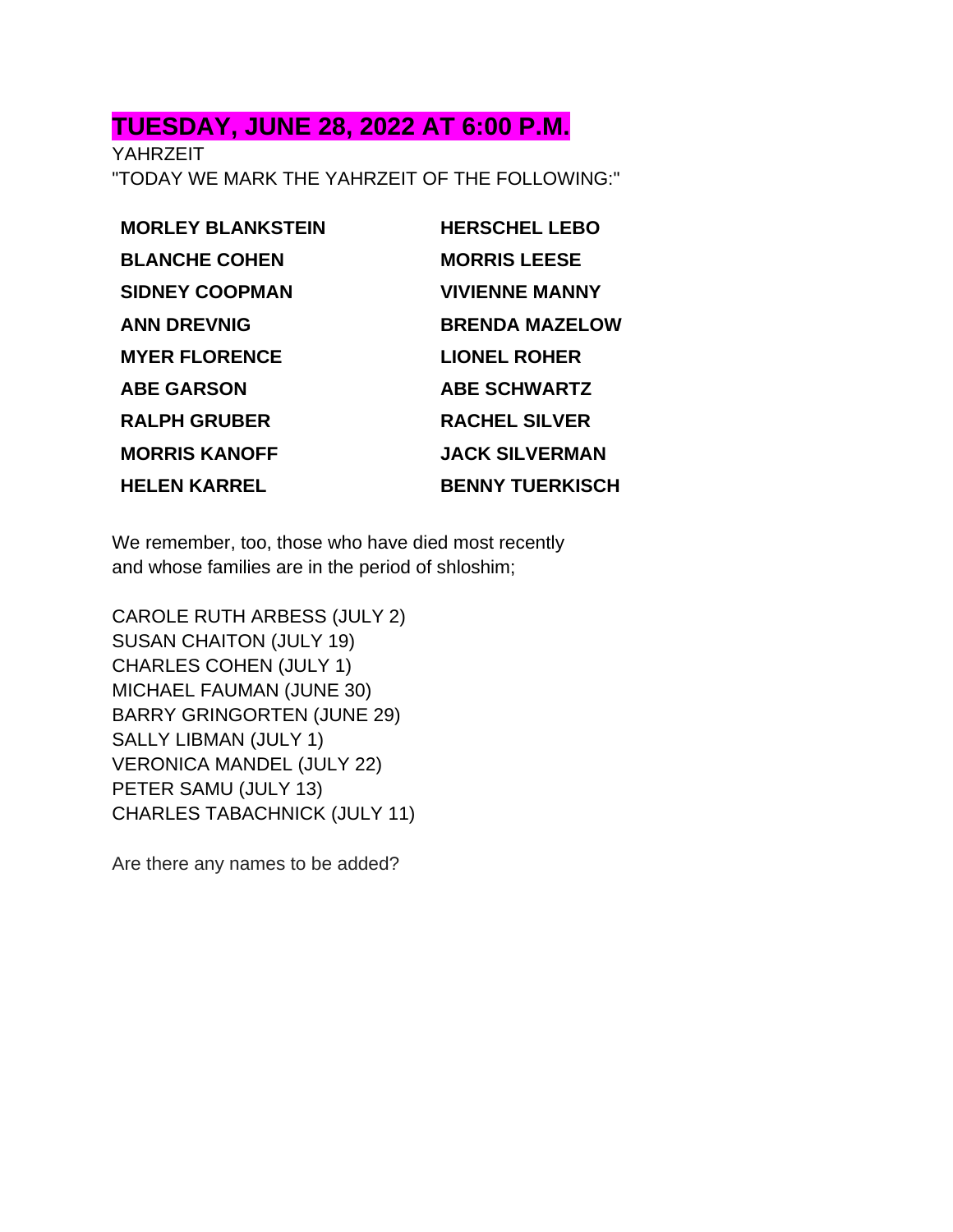### **WEDNESDAY, JUNE 29, 2022 AT 7:30 A.M.**

YAHRZEIT "TODAY WE MARK THE YAHRZEIT OF THE FOLLOWING:"

| <b>SYDNEY BAUMAL</b>     | <b>KARL GLASER</b>    |
|--------------------------|-----------------------|
| <b>MAX BLUM</b>          | <b>IVICA GRINBAUM</b> |
| <b>MAXIME BORINSKY</b>   | <b>REBECCA LITTLE</b> |
| <b>CHARLOTTE BRODY</b>   | <b>ANN SILVER</b>     |
| <b>HARRIS COHEN</b>      | <b>PERCY SINGER</b>   |
| <b>LEON CYNA</b>         | <b>ANNA WILSON</b>    |
| <b>SHIRLEY FIRESTONE</b> |                       |

We remember, too, those who have died most recently and whose families are in the period of shloshim;

CAROLE RUTH ARBESS (JULY 2) SUSAN CHAITON (JULY 19) CHARLES COHEN (JULY 1) MICHAEL FAUMAN (JUNE 30) BARRY GRINGORTEN (JUNE 29) SALLY LIBMAN (JULY 1) VERONICA MANDEL (JULY 22) PETER SAMU (JULY 13) CHARLES TABACHNICK (JULY 11)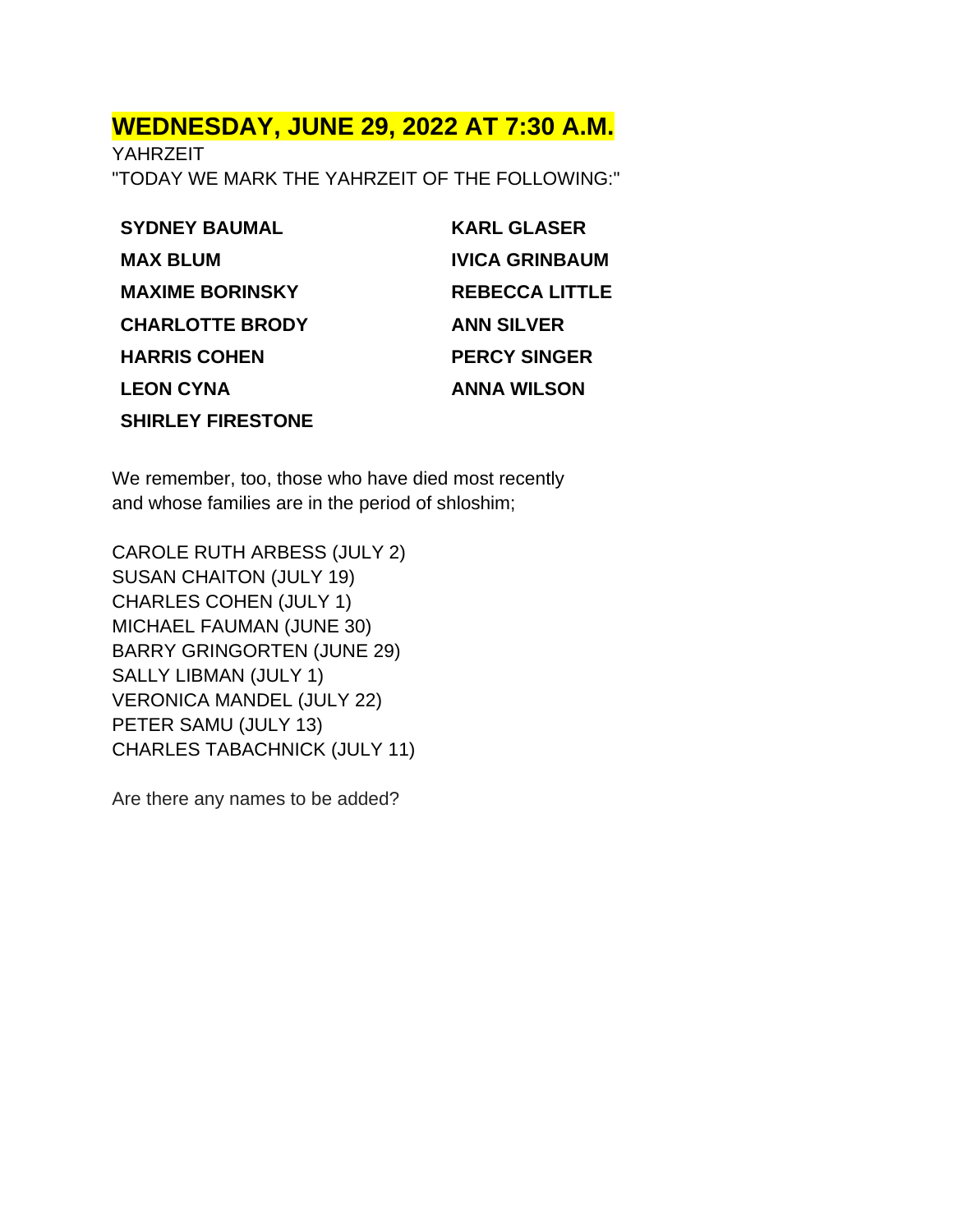# **WEDNESDAY, JUNE 29, 2022 AT 6:00 P.M.**

YAHRZEIT "TODAY WE MARK THE YAHRZEIT OF THE FOLLOWING:"

| <b>SYDNEY BAUMAL</b>     | <b>KARL GLASER</b>    |
|--------------------------|-----------------------|
| <b>MAX BLUM</b>          | <b>IVICA GRINBAUM</b> |
| <b>MAXIME BORINSKY</b>   | <b>REBECCA LITTLE</b> |
| <b>CHARLOTTE BRODY</b>   | <b>ANN SILVER</b>     |
| <b>HARRIS COHEN</b>      | <b>PERCY SINGER</b>   |
| <b>LEON CYNA</b>         | <b>ANNA WILSON</b>    |
| <b>SHIRLEY FIRESTONE</b> |                       |

We remember, too, those who have died most recently and whose families are in the period of shloshim;

CAROLE RUTH ARBESS (JULY 2) SUSAN CHAITON (JULY 19) CHARLES COHEN (JULY 1) MICHAEL FAUMAN (JUNE 30) BARRY GRINGORTEN (JUNE 29) SALLY LIBMAN (JULY 1) VERONICA MANDEL (JULY 22) PETER SAMU (JULY 13) CHARLES TABACHNICK (JULY 11)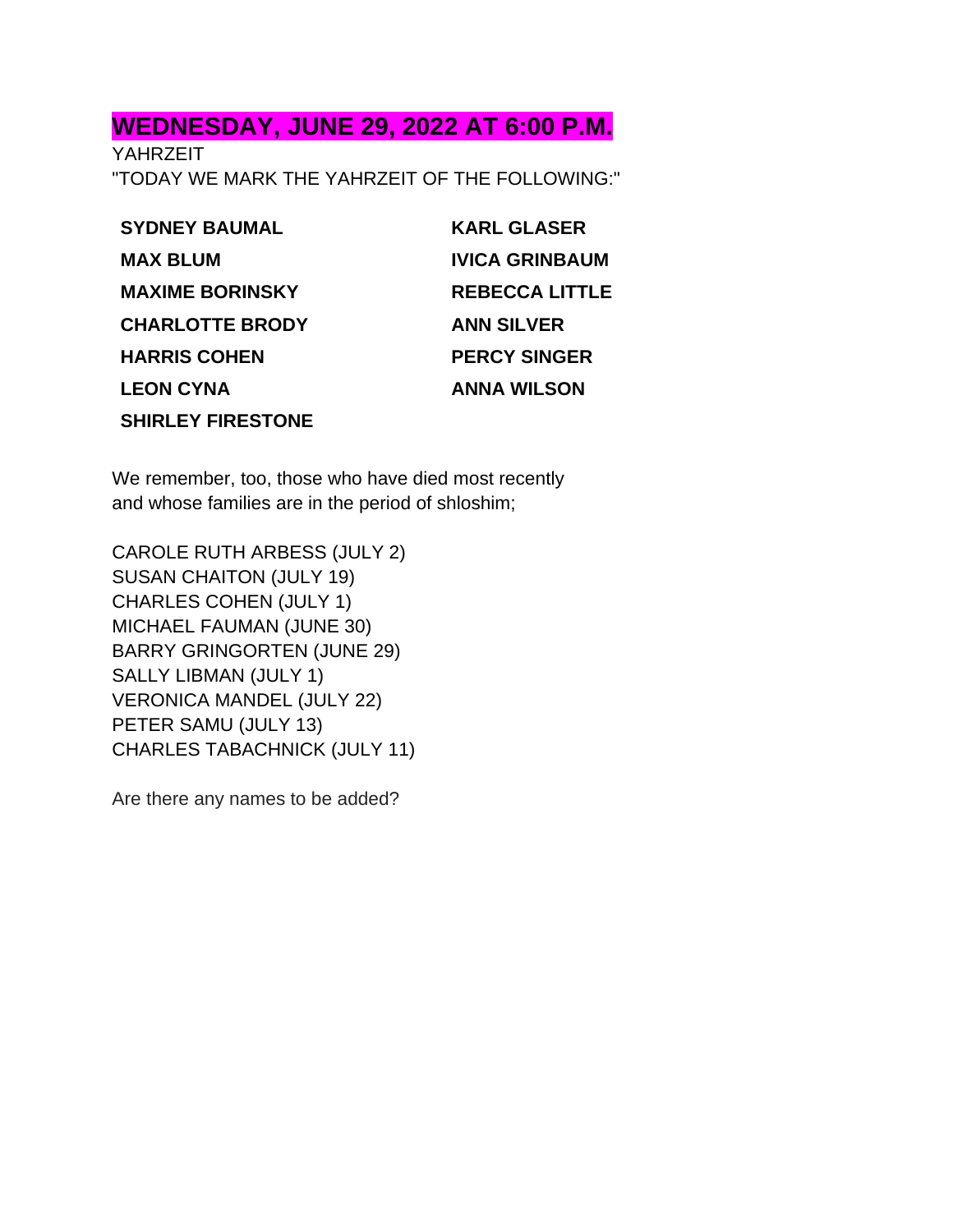# **THURSDAY, JUNE 30, 2022 AT 7:30 A.M.**

YAHRZEIT "TODAY WE MARK THE YAHRZEIT OF THE FOLLOWING:"

#### **ANN BREGMAN**

**SAMUEL HELLEN**

**JOEL LAVINE**

**LENA MELTZ**

**IRVING RUBIN**

We remember, too, those who have died most recently and whose families are in the period of shloshim;

CAROLE RUTH ARBESS (JULY 2) SUSAN CHAITON (JULY 19) CHARLES COHEN (JULY 1) MICHAEL FAUMAN (JUNE 30) SALLY LIBMAN (JULY 1) VERONICA MANDEL (JULY 22) PETER SAMU (JULY 13) CHARLES TABACHNICK (JULY 11)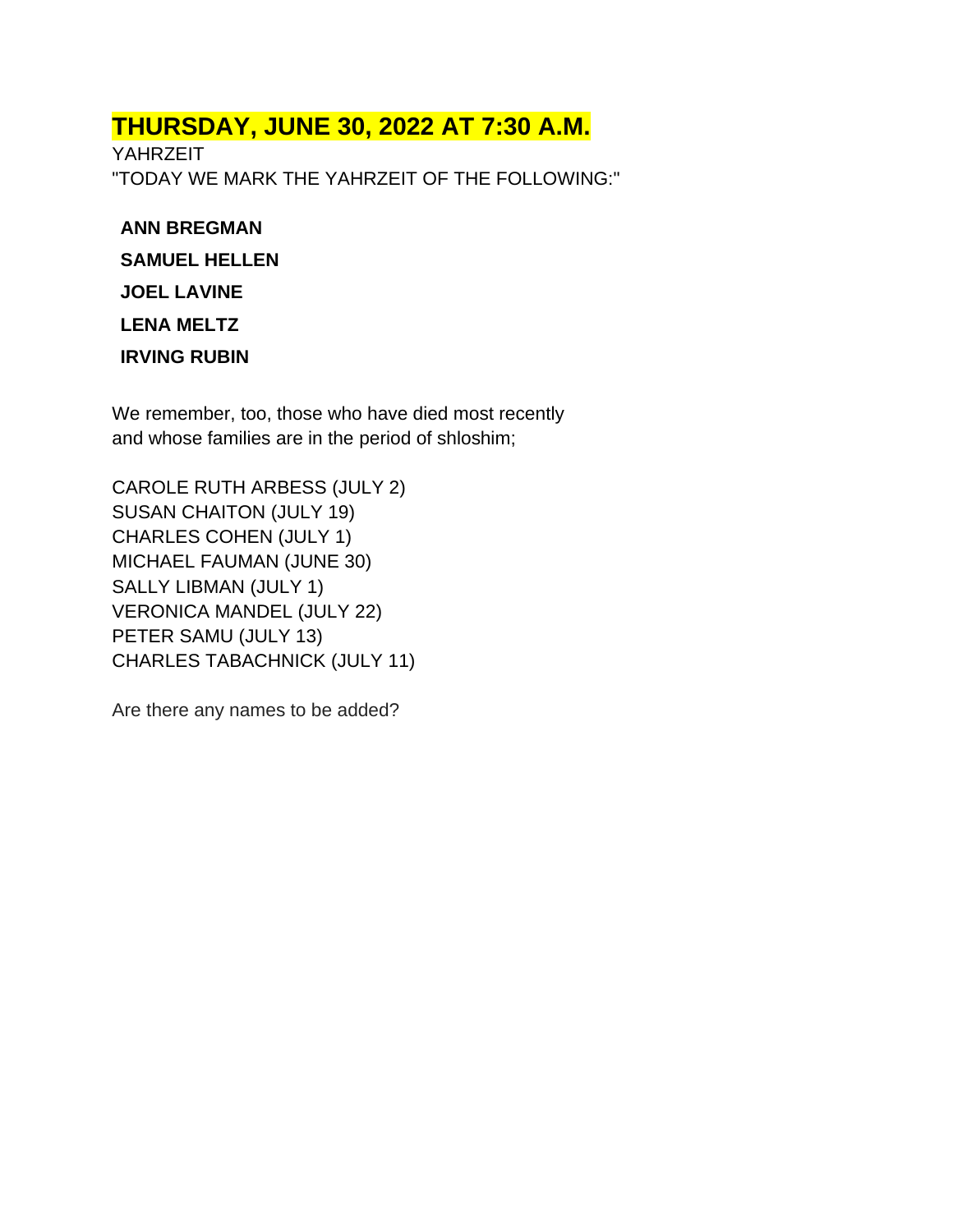# **THURSDAY, JUNE 30, 2022 AT 6:00 P.M.**

YAHRZEIT "TODAY WE MARK THE YAHRZEIT OF THE FOLLOWING:"

#### **ANN BREGMAN**

**SAMUEL HELLEN**

**JOEL LAVINE**

**LENA MELTZ**

**IRVING RUBIN**

We remember, too, those who have died most recently and whose families are in the period of shloshim;

CAROLE RUTH ARBESS (JULY 2) SUSAN CHAITON (JULY 19) CHARLES COHEN (JULY 1) MICHAEL FAUMAN (JUNE 30) SALLY LIBMAN (JULY 1) VERONICA MANDEL (JULY 22) PETER SAMU (JULY 13) CHARLES TABACHNICK (JULY 11)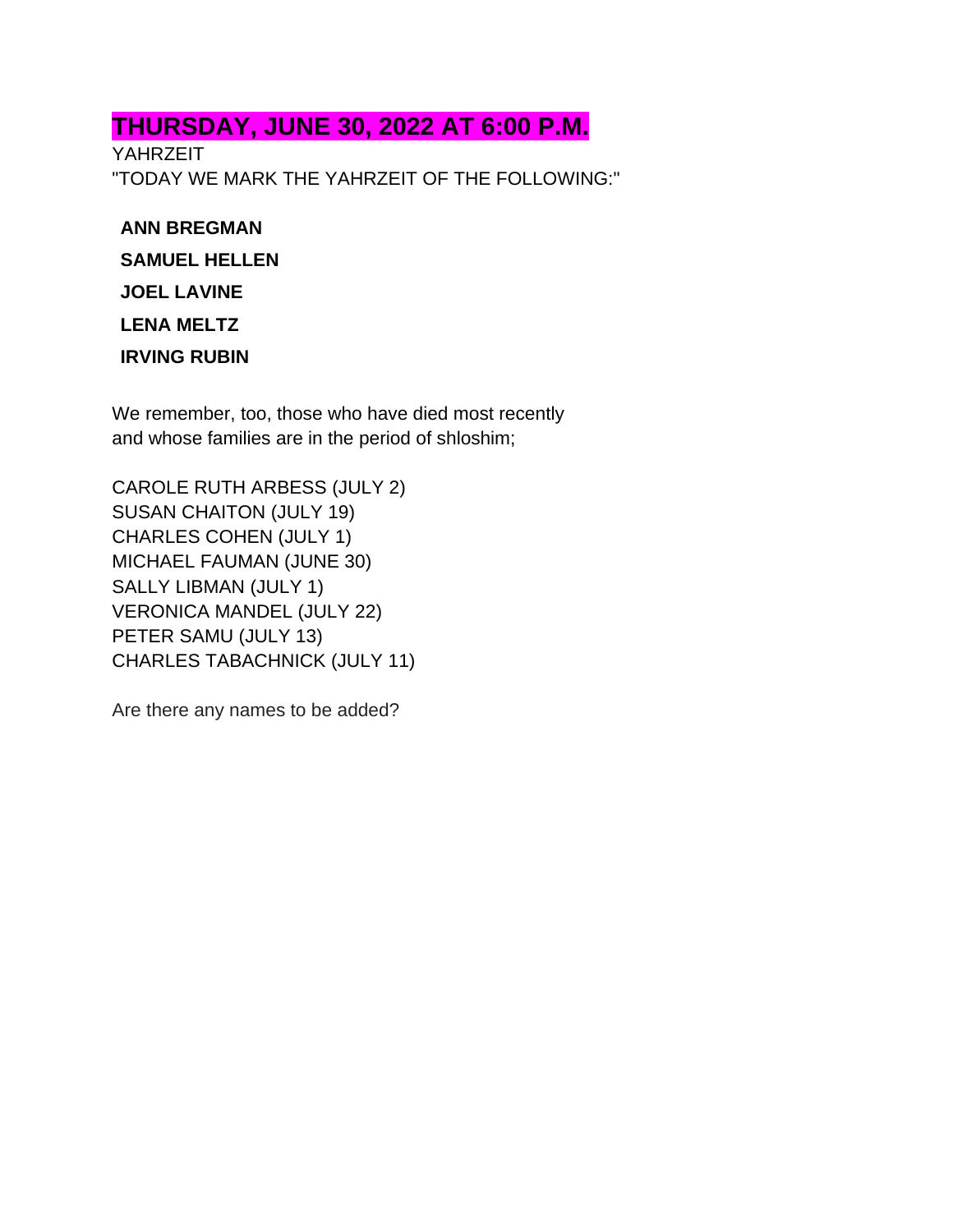# **FRIDAY, JULY 1, 2022 AT 7:30 A.M.**

YAHRZEIT "TODAY WE MARK THE YAHRZEIT OF THE FOLLOWING:"

**MARLENE BLOOM GAY BOMES SYLVIA BURNS JACOB DAVIS**

**SHIRLEY GULA VALENTINE WALDMAN STANLEY WEIGEN**

We remember, too, those who have died most recently and whose families are in the period of shloshim;

CAROLE RUTH ARBESS (JULY 2) SUSAN CHAITON (JULY 19) CHARLES COHEN (JULY 1) SALLY LIBMAN (JULY 1) VERONICA MANDEL (JULY 22) PETER SAMU (JULY 13) CHARLES TABACHNICK (JULY 11)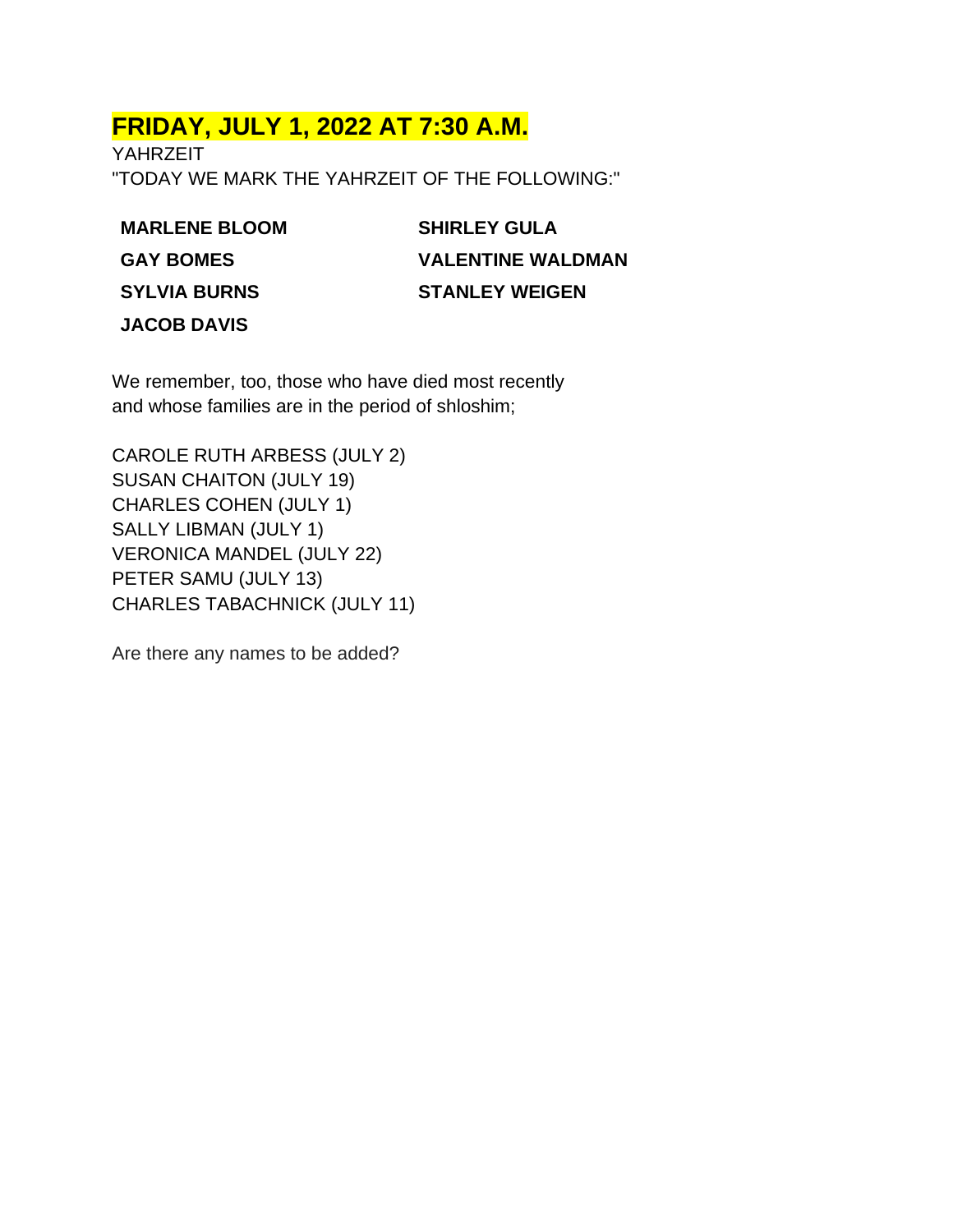## **FRIDAY, JULY 1, 2022 AT 6:00 P.M.**

YAHRZEIT

"TODAY WE MARK THE YAHRZEIT OF THE FOLLOWING:"

Marlene Bloom Max Blum \* Shirley Bohnen \* Gay Bomes Ann Bregman \* Charlotte Brody \* Sylvia Burns Mary Cohen \* Charles Cohen \* Harris Cohen \* Sidney Coopman \* Jacob Davis \* Lorne Dunkelman \* Shirley Firestone \* Myer Florence \* Abe Garson \* Ladislav Gartner \* Morris Greenbaum Shirley Gula Irving Handelman \* Carl Hendeles \* Morris Kanoff \*

Morris Killem \* Joel Lavine \* Mildred Laxton \* Dora Lifsitz \* Vivienne Manny \* Lena Meltz \* Marcia Papernick \* Charles Rafelman \* Irene Reese \* Lionel Roher \* Philip Rosenberg \* Florence Rother \* Irving Rubin \* Rose Sherkin \* Jack Silverman \* Philip Simmons \* Valentine Waldman Stanley Weigen Frank Weinstock Harry Zeilig